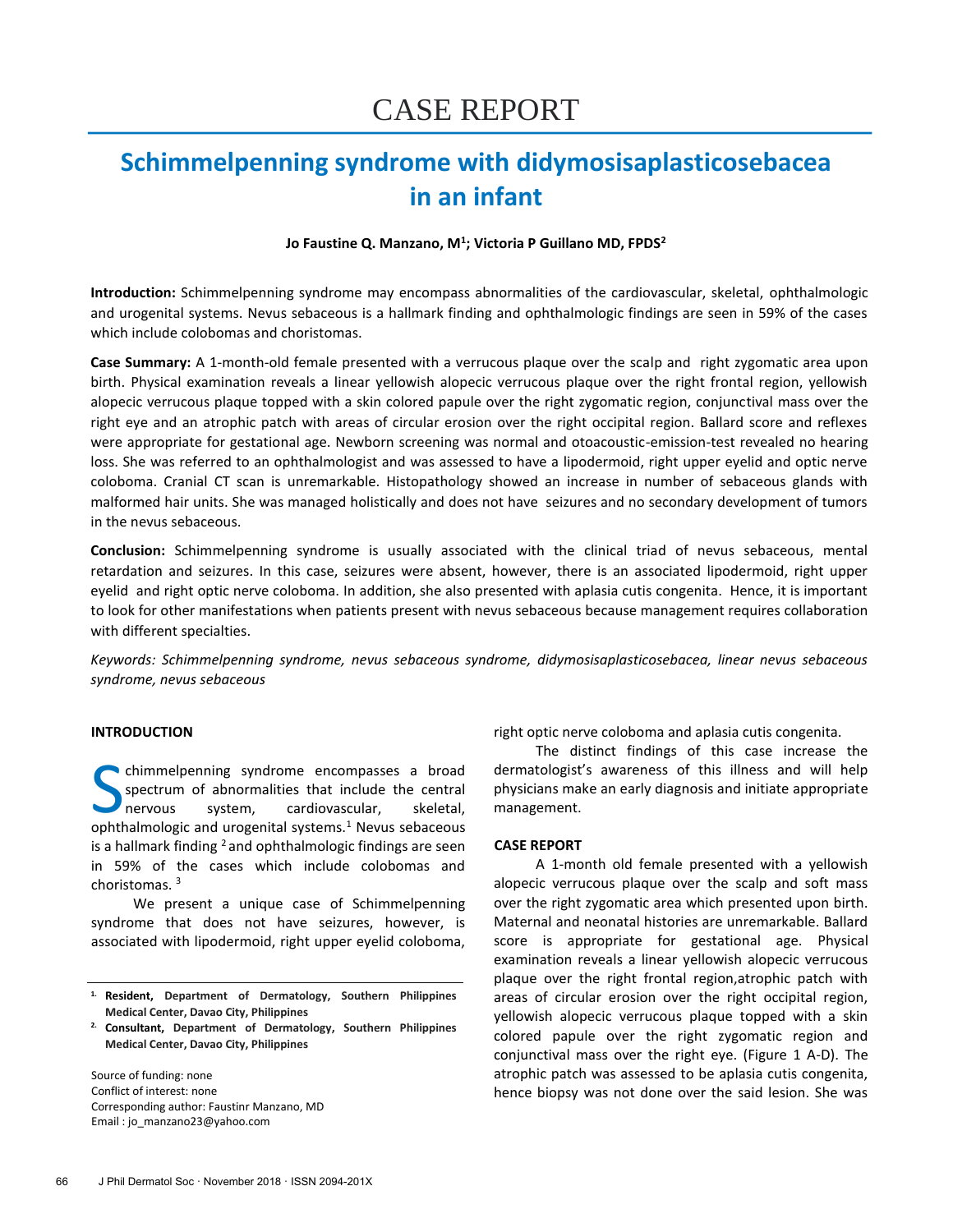

**Figure 1**Linear yellowish alopecic verrucous plaque over the right frontal region (A), an atrophic patch with areas of circular erosion over the right occipital region (B), yellowish alopecic verrucous plaque topped with skin colored papule over the right zygomatic region and conjunctival mass over the right eye (C&D).

then referred to an ophthalmologist and was assessed to have lipodermoid, right upper eyelid coloboma and right optic nerve coloboma.

Complete blood count and newborn screening were unremarkable. She was referred to ENT for otoacoustic emission test which revealed that patient currently has no hearing loss. Cranial CT scan revealed no abnormal density changes in the brain and brainstem parenchyma.

Skin punch biopsy was done on 2 sites. Site A consist of the linear yellowish verrucous plaque over the right frontal region which showed increase in the number of

sebaceous glands with malformed hair units (Figure 2A and B) which is consistent with nevus sebaceous. Site B consist of the yellowish alopecic plaque topped with a skin colored papule over the right zygomatic area which showed a pedunculated fibrous stroma with increase blood vessels and increase in the number of sebaceous glands with malformed hair units (Figure 2 C and D) consistent with angiofibroma and nevus sebaceous.

The patient was discharged and was advised to follow up when seizures arise.

Upon follow up, after 1 year, she was still



Figure 2 (A to D). Histopathology showing (A) Mild acanthosis with increase in the number of sebaceous glands (Red arrow) with malformed hair units (Blue arrow, H&E, x 100). (B) Increase in the number of sebaceous glands (Red arrow) with malformed hair units (Blue arrow, H&E, x 400). (C) Pedunculated fibrous stroma with increase in blood vessels (H&E, x 100) and (D) Increase in the number of sebaceous glands with malformed hair units (Red arrow, H&E, x 100)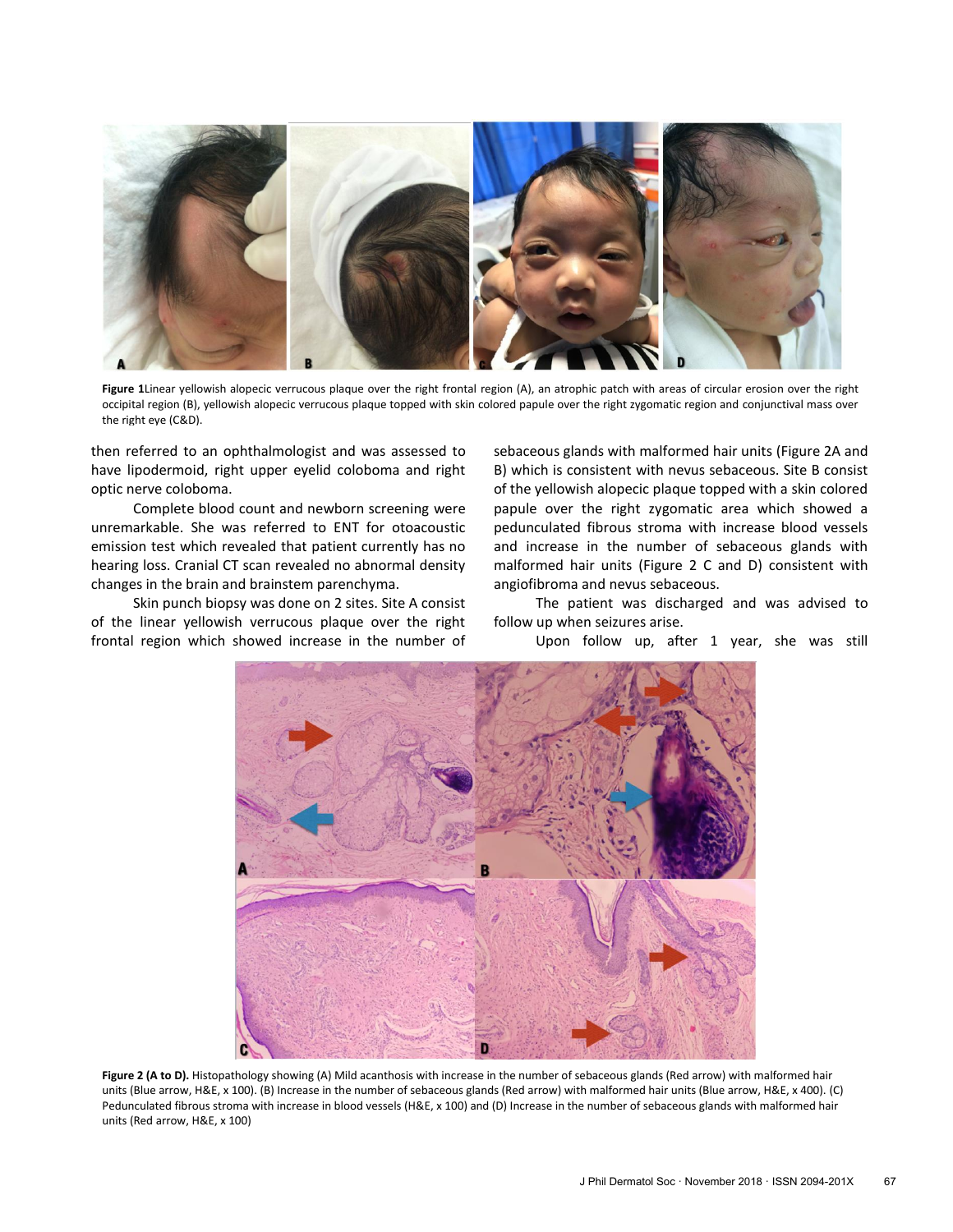**Figure 3.** Linear yellowish alopecic verrucous plaque over the right frontal region (A), an atrophic patch with areas of circular erosion over the right occipital region (B), yellowish alopecic verrucous plaque over the right zygomatic region and conjunctival mass over the right eye (C&D).



asymptomatic with no seizures. There was persistence of linear yellowish alopecic verrucous plaque over the right frontal region, an atrophic patch with areas of circular erosion over the right occipital region, yellowish alopecic verrucous plaque over the right zygomatic region and conjunctival mass over the right eye (Figure 3A to D).

# **DISCUSSION**

Schimmelpenning syndrome encompasses a broad spectrum of abnormalities that may affect every organ system, including the central nervous system, cardiovascular, skeletal, ophthalmologic and urogenital system.<sup>4</sup>Nevus sebaceous is a hallmark of Schimmelpenning syndrome, and if physicians are aware of this, an early diagnosis can be made.  $1$ 

Schimmelpenning syndrome may present with epilepsy that occurs in 67% of the cases, with seizures typically beginning during the 1<sup>st</sup> year of life.<sup>5</sup>lt may present with the classic triad of nevus sebaceous, seizures and mental retardation. However, a number of studies revealed that the associated anomalies of the syndrome extend widely beyond the initial triad and not all affected individuals had epilepsy or mental retardation and that additional defects involving ocular, skeletal, cardiovascular and urologic abnormalities may be present; hence the diagnostic criteria of the triad have been abandoned.<sup>6</sup>The most common neurologic abnormalities found on computed tomography are hemimegalencephaly and ipsilateral gyral malformations. <sup>7</sup>

Clinical manifestations such as ophthalmological abnormalities are present in 59% of cases and major ocular abnormalities are colobomas and choristomas.<sup>3</sup> Hypophosphatemic rickets have also been reported to occur.<sup>8</sup> Cardiovascular abnormalities include a patent ductus arteriosus, patent foramen ovale, coarctation of the aorta, hypoplasia of the aorta, ventricular septal defect and atrial fibrillation.<sup>9</sup>

Nevus sebaceous is an uncommon lesions which occurs in 0.3% of neonates.<sup>10</sup>It usually presents as a well demarcated, yellow-orange, alopecic, verrucous plaques and most commonly occurs on the scalp in 59.3%.<sup>3</sup>It has also been reported to be associated with secondary tumors such as syringocystadenomapapilliferum, trichoblastoma and basal cell carcinoma.<sup>11 12 13 14</sup> The risk of malignancy in nevus sebaceous is quite low, with the incidence of basal carcinoma at 1%.<sup>14</sup>

While Schimmelpenning syndrome is one of the well defined epidermal nevus syndrome.<sup>15</sup> Didymosisaplasticosebacea (DAS) is one of the less well defined epidermal nevus syndromes. DAS is a nevus sebaceous that coexist with an aplasia cutis congenita in which the two lesions occur in close proximity to each other.  $16$  This occurrence may be explained by the nonallelic twin spot phenomenon.<sup>17</sup>

Surgical excision of the nevus sebaceous is the treatment of choice in most cases in which it is a cosmetic problem, however, due to the low risk of malignant degeneration, nevus sebaceous excision is recommended only if suspecting of basal cell carcinoma.<sup>1819</sup> In patients with Schimmelpenning syndrome, a multidisciplinary approach is strongly advised in which the team will be consists of a dermatologist, pediatrician, ophthalmologist, neurologist and orthopedic surgeon.9 16

## **CONCLUSION**

Schimmelpenning syndrome is a multisystem dermatological disorder in which a nevus sebaceous may be associated with neurologic, skeletal or ocular abnormalities. Nevus sebaceous is a diagnostic marker of Schimmelpenning syndrome and awareness of this may help physicians make an early diagnosis.

We presented this case because Schimmelpenning syndrome is usually associated with the clinical triad of nevus sebaceous, mental retardation and the presence of seizures. In our case, seizure was not present, however, there is an associatedlipodermoid, right upper eyelid coloboma and right optic nerve coloboma. In addition, the patient also presented with aplasia cutis congenita. Hence, it is important to look for other manifestations when patients present with nevus sebaceous because management requires collaboration with different